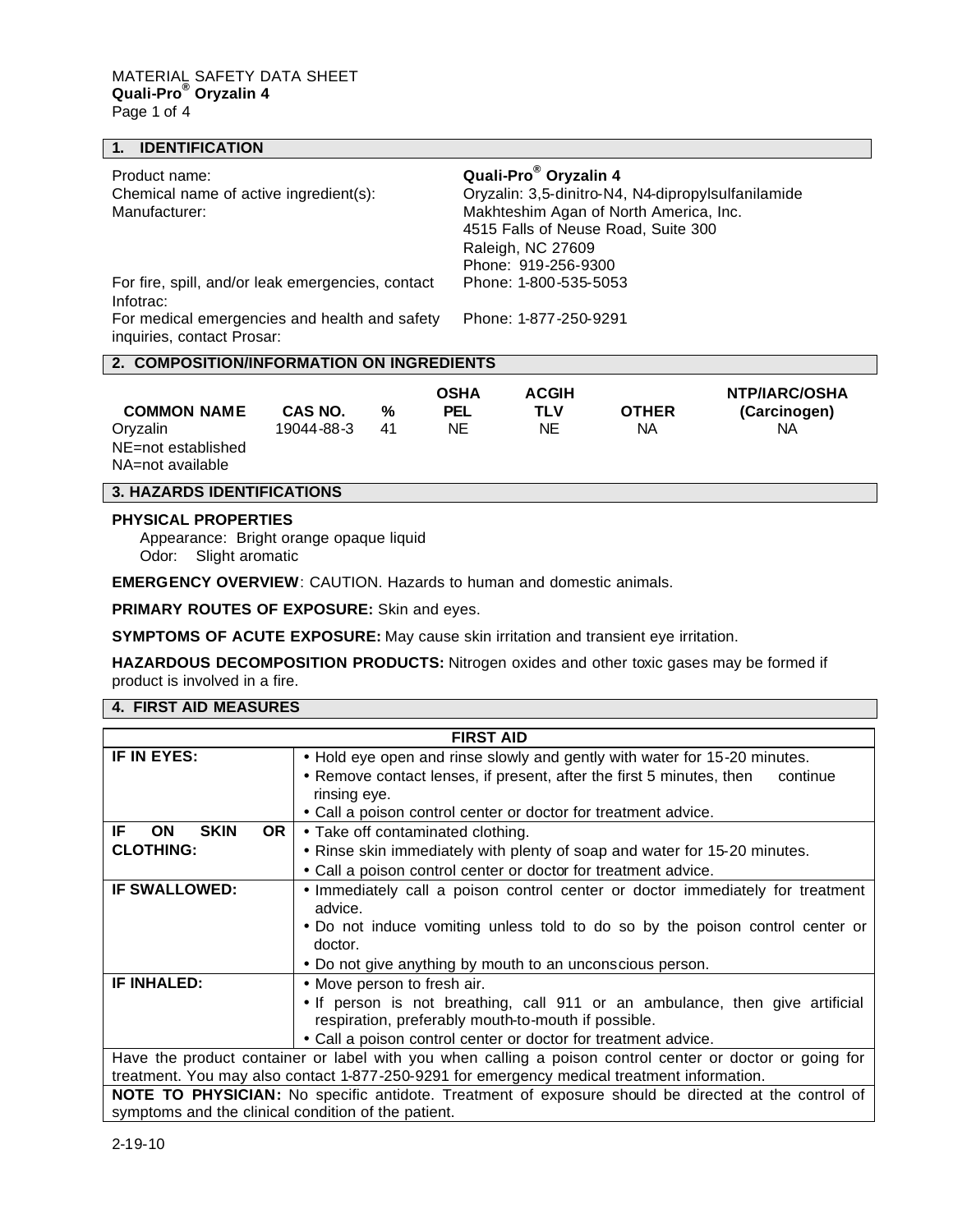## **5. FIRE FIGHTING MEASURES**

**FLASH POINT:** No ignition up to 200**°**F (93.3**°**C) (SCC) **FLAMMABLE LIMITS:**

LFL/UFL: Not applicable

**EXTINGUISHING MEDIA:** This is a water-based product and will not burn.

**HAZARDOUS DECOMPOSITION PRODUCTS:** Nitrogen oxides and other toxic gases may be formed if product is involved in a fire.

**SPECIAL FIRE-FIGHTING PROCEDURES:** If product is involved in a fire, wear positive -pressure, selfcontained breathing apparatus and full protective clothing.

**UNUSUAL FIRE AND EXPLOSION HAZARDS:** If the water in the product has evaporated, the explosion potential of oryzalin as airborne dust is rated as severe. The minimum ignition temperature for a dust cloud is 714**°** F (379° C).

#### **6. ACCIDENTAL RELEASE MEASURES**

**ACTION TO TAKE FOR SPILLS/LEAKS:** In case of leak or spill, use absorbent materials to contain liquids and dispose as waste.

#### **7. HANDLING AND STORAGE**

**PRECAUTIONS TO BE TAKEN IN HANDLING:** Do not contaminate water, food or feed by handling or storage. Keep out of reach of children. Avoid contact with skin or eyes. Wash thoroughly with soap and water after handling. Do not store, use, and/or consume foods, beverages, tobacco products, or cosmetics in areas where this material is stored. Wash hands and face carefully before eating, drinking, using tobacco, applying cosmetics, or using the toilet.

**PRECAUTIONS TO BE TAKEN IN STORAGE:** Store in original container only. Do not store, use, and/or consume foods, beverages, tobacco products, or cosmetics in areas where this material is stored.

**STORAGE TEMPERATURE (MIN/MAX):** Normal ambient temperatures.

# **8. EXPOSURE CONTROLS/PERSONAL PROTECTION**

# **THE FOLLOWING RECOMMENDATIONS FOR EXPOSURE CONTROLS/PERSONAL PROTECTION ARE INTENDED FOR THE MANUFACTURE, FORMULATION, PACKAGING AND USE OF THIS PRODUCT.**

# **FOR COMMERCIAL APPLICATIONS AND/OR ON-FARM APPLICATIONS CONSULT THE PRODUCT LABEL.**

**EYE PROTECTION:** None recommended.

**SKIN PROTECTION:** Wear long pants, long-sleeved shirt, and shoes plus socks. Mixers and loaders must wear a chemical-resistant apron in addition to other PPE.

**HAND PROTECTION:** Use chemical-resistant gloves.

**ADDITIONAL PROTECTIVE MEASURES:** Discard clothing and other absorbent materials that have been drenched or heavily contaminated with this product's concentrate. Do not reuse them. Follow manufacturer's instructions for cleaning/maintaining PPE. If no such instructions for washables, use detergent and hot water. Keep and wash PPE separately from laundry.

#### **USER SAFETY RECOMMENDATIONS:**

Users should:

- Wash hands before eating, drinking, chewing gum, using tobacco or using the toilet.
- Remove clothing immediately if pesticide gets inside. Then wash thoroughly and put on clean clothing.
- Remove PPE immediately after handling this product. Wash the outside of gloves before removing. As soon as possible, wash thoroughly and change into clean clothing.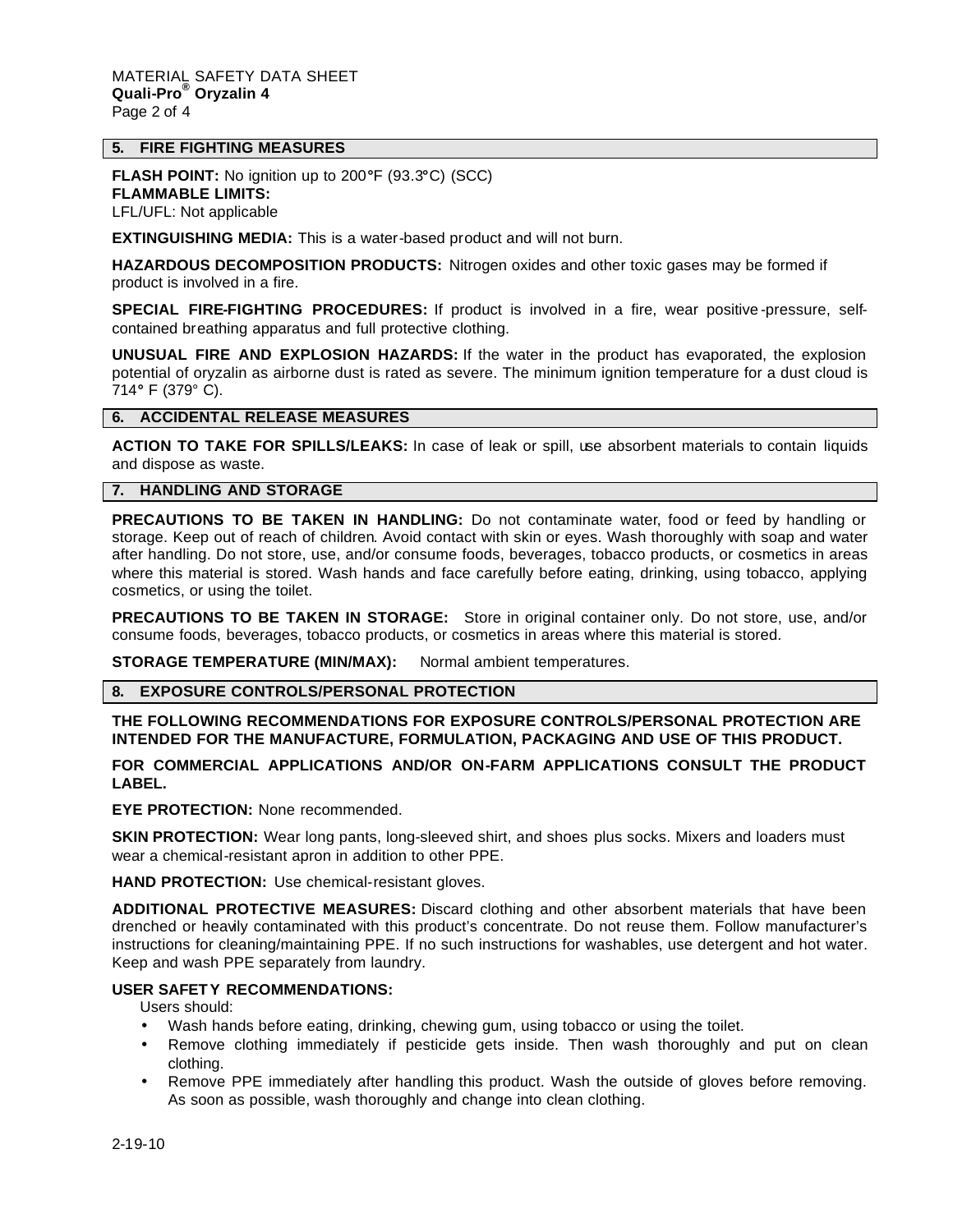MATERIAL SAFETY DATA SHEET **Quali-Pro® Oryzalin 4** Page 3 of 4

## **EXPOSURE GUIDELINES:** Refer to Section 2. **ENGINEERING CONTROLS:** Refer to product label.

#### **9. PHYSICAL AND CHEMICAL PROPERTIES**

#### **PHYSICAL PROPERTIES**

Appearance: Bright orange opaque liquid Odor: Slight aromatic **FLASH POINT:** No ignition up to 200° F (93.3° C) SCC **pH:** Not established. **BOILING POINT:** 212° F (100° C) **MELTING POINT:** Not applicable. **SOLUBILITY IN H2O:** Miscible. **SPECIFIC GRAVITY:** 1.138 - 1.239 @ 25° C **VAPOR PRESSURE:** 23 mmHg @ 25° C

#### **10. STABILITY AND REACTIVITY**

**STABILITY:** Stable under normal use and storage conditions. If water in the mixture evaporates, however, the resultant mixture should be handled with care.

**CONDITIONS TO AVOID:** None known.

**MATERIALS TO AVOID:** None known.

**HAZARDOUS POLYMERIZATION:** Not applicable.

**HAZARDOUS DECOMPOSITION PRODUCTS:** Nitrogen oxides and other toxic gases may be formed if product is involved in a fire.

#### **11. TOXICOLOGICAL INFORMATION**

## **ACUTE TOXICITY/IRRITATION STUDIES:**

Acute Oral LD50 (Rat): >5,000 mg/kg Acute Dermal LD50 (Rabbit): No data available. Acute Inhalation LC50 (Rat): No data available. Eye Irritation: Slightly irritating. Dermal Irritation: Slightly irritating. Dermal Sensitization: No data available.

#### **12. ECOLOGICAL INFORMATION**

**ENVIRONMENTAL HAZARDS:** This pesticide is toxic to fish. Do not apply directly to water, to areas where surface water is present or to intertidal areas below the mean high water mark. Do not contaminate water when disposing of equipment washwaters. Cover or incorporate spills.

#### **13. DISPOSAL CONSIDERATIONS**

## **END USERS MUST DISPOSE OF ANY UNUSED PRODUCT AS PER THE LABEL RECOMMENDATIONS.**

**PRODUCT DISPOSAL:** Do not contaminate water, food or feed by disposal. Wastes resulting from the use of this product that cannot be used according to the label instructions should be disposed at a waste disposal facility approved for waste disposal, or in accordance with all applicable Federal, state, or local regulations.

**CONTAINER DISPOSAL:** Dispose of product containers, waste containers, and residues according to label instructions and local, state, and federal health and environmental regulations.

# **14. TRANSPORT INFORMATION**

#### **DOT CLASSIFICATION:**

Not regulated

# **INTERNATIONAL TRANSPORTATION**

**IMO (vessel):** Not regulated

**IATA (air):** Not regulated